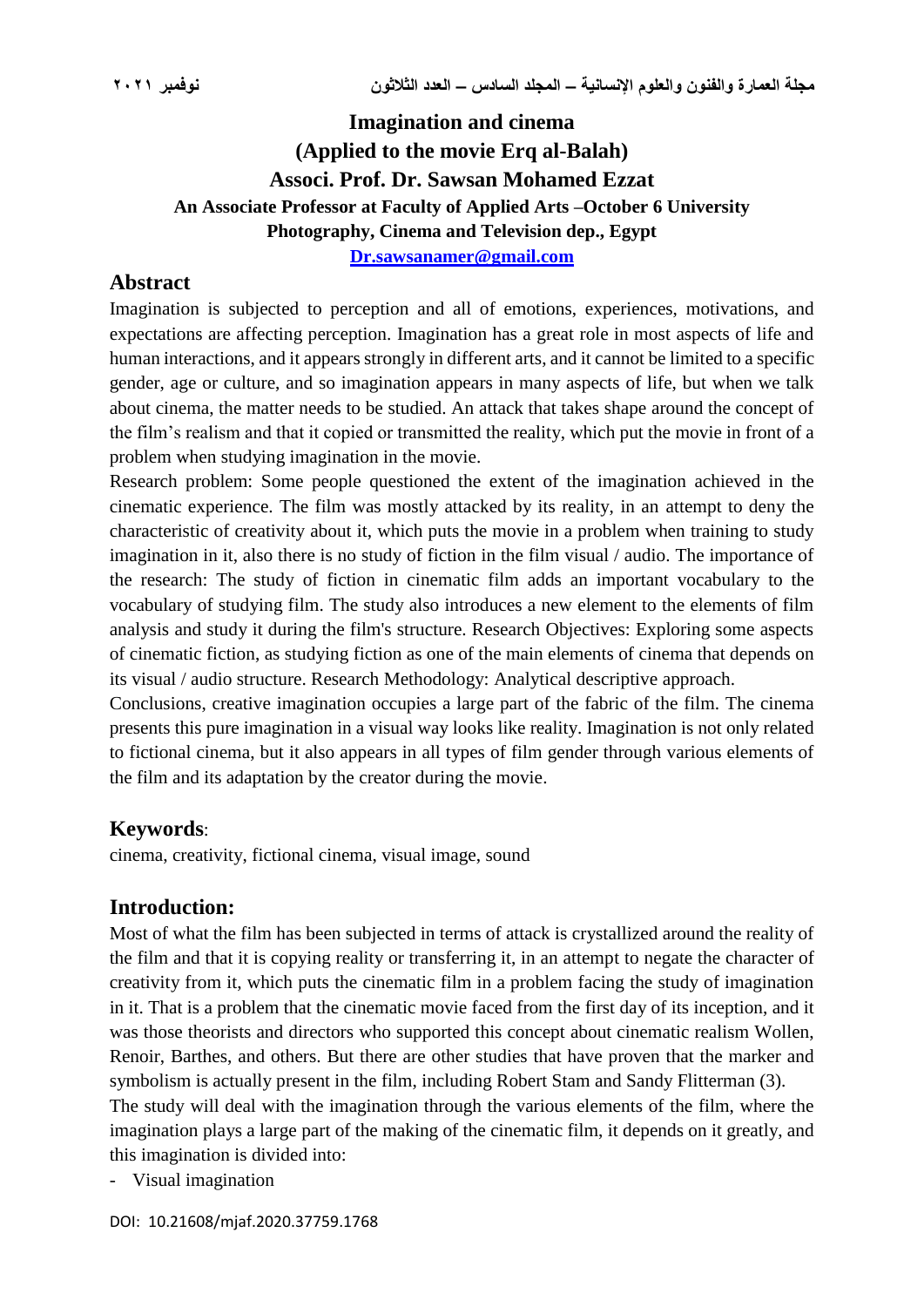- Audio visualization

Dramatic imagination (the development of events), which is called the dramatic construction.

## **Creativity and Imagination in the Cinematic Film:**

When dealing with the film Jurassic Park (1993), the analysis cannot overlook the amount of creativity resulting from the imagination of the cinematic team, the movie completely relying on imagination, even by the actors who performed their roles without actually being with dinosaurs (Picture 1). This film also provides pictures of actors and dinosaurs who participated - as it appears in the images displayed on the screen - in real chases between them and the dinosaurs, which requires from the viewer to imagine that they are characters in the narrative fiction.



**Picture No. (1)**

**A group of frames in the Jurassic Park movie, in which the imagination of the team appears to produce an image with this creativity and perfection representing an imagination of a reality that does not exist.**

### **Imagine in moviegoers:**

Eisenstein relied in his work on the concept of imagination and by analyzing the two most famous sequences in the most important film of his films, which is Armored and Pucker, it can be clearly seen in this sequence of breaking the plate by sailors and the beginning of the disobedience. This is a clear example of dependence on imagination for both Eisenstein and the spectator. In visualizing the idea first, then implementing it. That idea did not exist before in the cinema, which is summarized in the suggestion of a time difference from the time of the actual event if it was depicted in a traditional way. As it prolonged the actual time of the scene, by repeating and replaying a number of cadres more than once. Picture No. (3), in order to prolong the time of the actual event, this technique was discovered in addition to the cinematic experience, and it was used in many subsequent films.

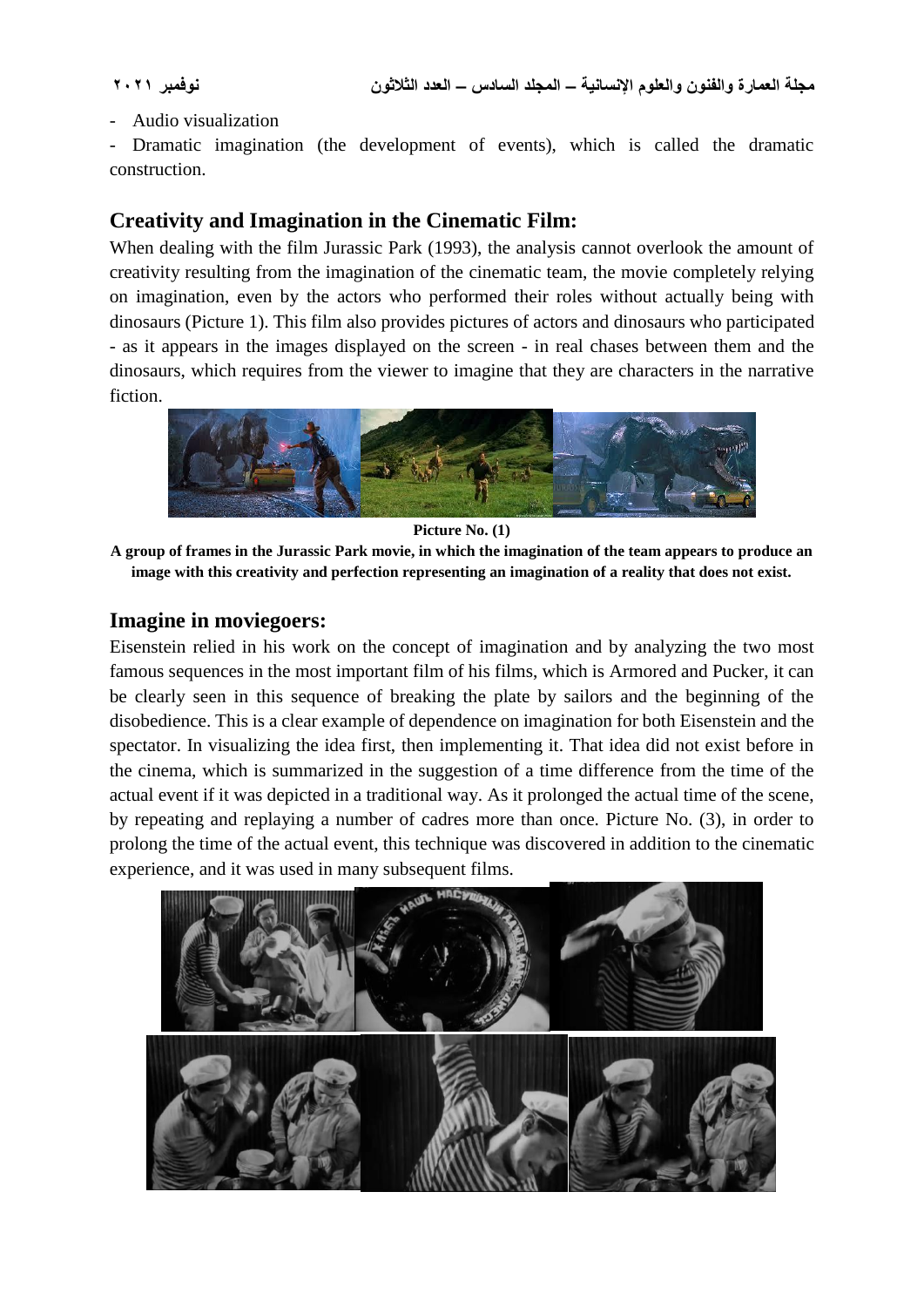

**Image No. (3) Follow up on footage of the sailors from the movie Armored, showing repeated shots, extending time.**

As well as what he presented in the sequence of the Odyssey Ladders in the same movie, where he re-displayed the footage of the child's carriage sliding on the Odyssey ladders for more than once to extend the time. So it appears longer than the actual time that may take the actual filming of such.



**Picture No. (4)**

**The sliding cart appears on the stairs of the Odyssey, which was used to prolong time, as it occupied the entire time of the scene, which dealt with all the details of the resistance.**

Alfred Hitchcock excelled in using his imagination to create terror to the maximum degree among the audience in the movie Psycho (1960). The scene caused a state of horror among the audience while watching inside the cinema, as the audience imagined all the details that they did not see and was terrified from (Picture No. 5).



**Image No. (5)**

**The most terrifying scene in the movie Psycho, which shows the scream of Marin on the right and the left, the killer does not appear due to the overhead backlight.**

#### **Visual visualization as a cinematic movie**

This frame in Picture No. 9 raises many questions in the mind of the viewer, why does his face appear dark, blurring all of his features? Why does she appear in the space of light? Why does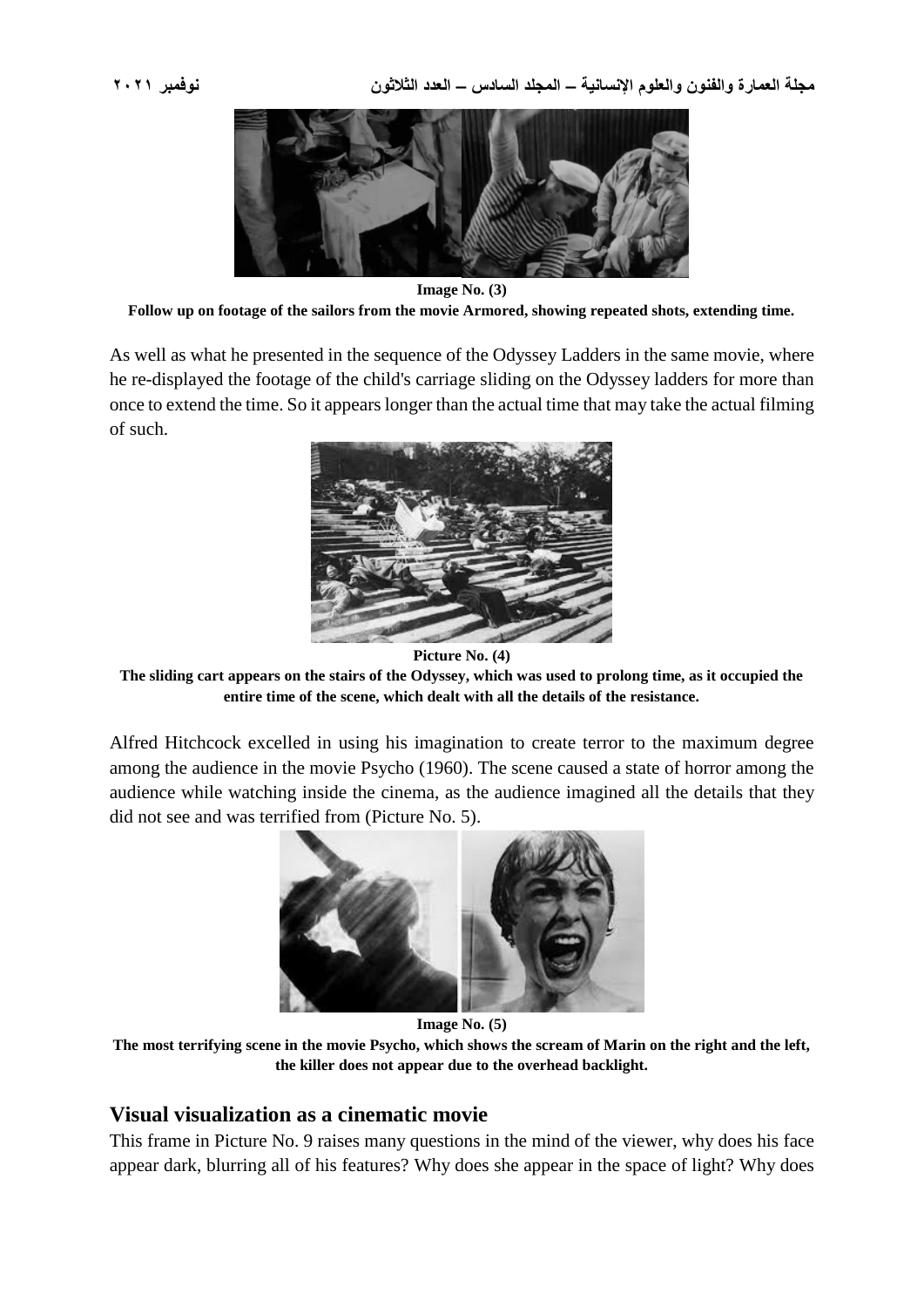each of them occupy half of the space in the frame his face and half her body? Why does his facial expression look like this? Doesn't this picture raise the imagination of someone who watches it into a series of questions?



**Picture number (9)**

## **Araq al-Balah film analysis:**

The film shows, in its beginning, how the stranger inside the hawdag persuaded the men of the village to leave with him, to leave their family and their land in exchange for something unknown. So all of them left except Ahmed and the grandfather and left the women alone in the oasis. Entering the hawdag with its mysterious stranger to the oasis, the howdag appears in the blue color associated with the sky in the form of the savior coming from the sky and who carries goodness, Image (13).



**Picture number (13)**



**Pictures number (14)**

The camera moves from the howdag among the people of the village as if it were the devil talking to their souls and seducing them with money and gold, seducing them to accept the offer made by the unknown stranger inside the howdag Picture No. (15). Increasing the direct excitement of the viewer and his questions about what that stranger inside the howdag will offer to the people of the village.

The angles of the upper and lower portraits of the hawdag support the control of the stranger inside the howdag over the situation completely. All of these codes are translated by the mind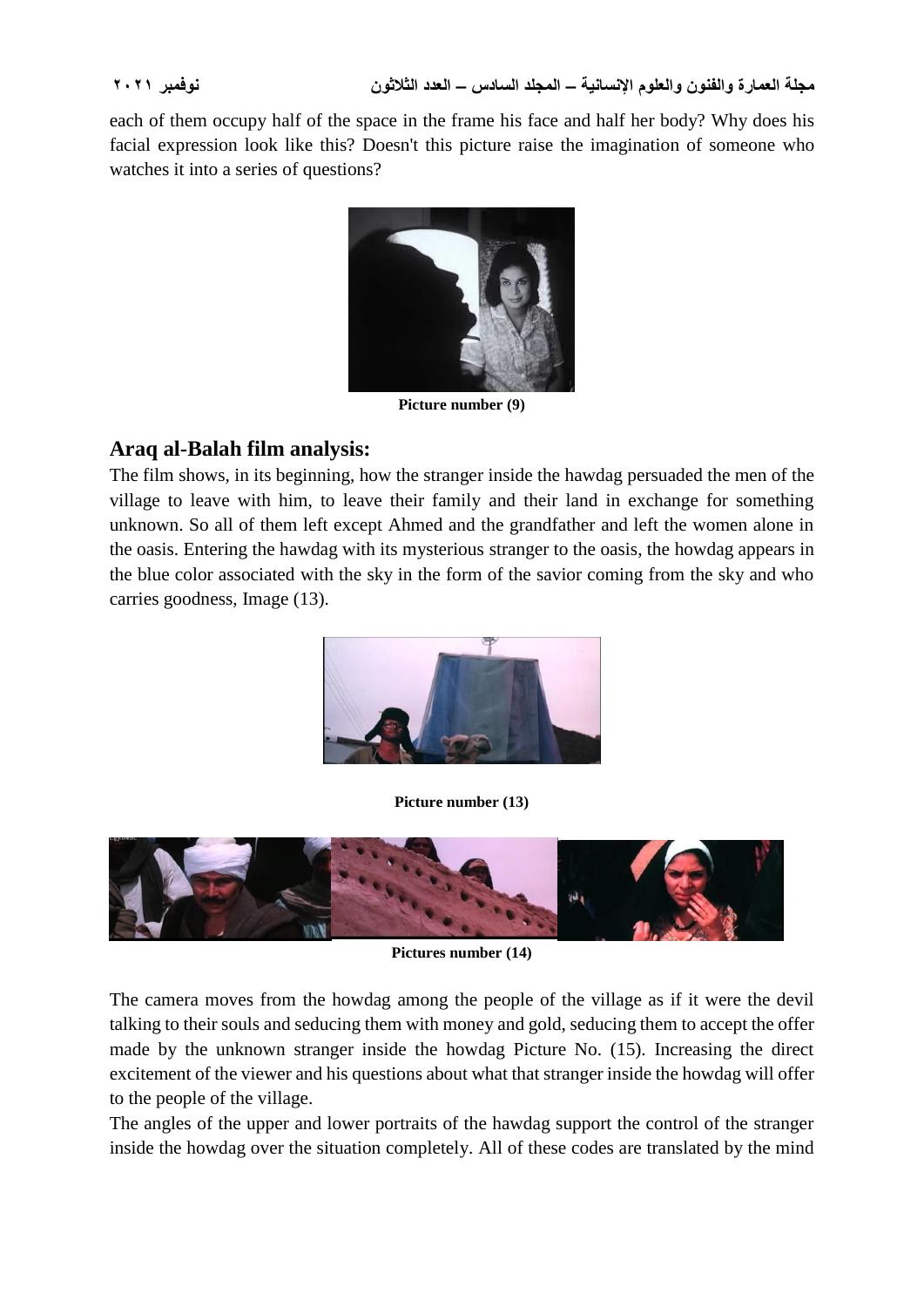of the viewer and make them aware of the situation and seduction and wish to know the reaction of the people.



**Picture No. (15)**

This sequence was not satisfied with this fantastical depiction of the stranger coming from abroad, but also appeared in all who came with him. The simple employee with his strange clothes which are larger than his size, and who lost his identity. Picture No. (16). He and his assistants with motorbikes and masks on their faces, as well as a car with a fridge that carries meat that occupies the spot clearly. As one of them stands waiting for the people to attack, Picture No. (17) and (18). The viewer realizes the reality of that car and would like the people to participate and warn them not to enter it, these men will be shipped like meat and will be eaten, which will be completely exhausting for their lives and health, in a shocking visual image to the viewer in a way that greatly excites his imagination.



**Picture number (16)**

### **Conclusions**

Creative imagination occupies a large part of the film's visual / audio making as well as the drama. Cinema presents this pure imagination in a realistic-looking visual form.

Imagination is not only related to fictional cinema, but it also appears in all kinds of cinematic films through the various film elements and their creative adaptation during the film.

Two trends emerge from cinematic imagination, the first for the cinematic creator to adapt his tools and the second for the audience in decoding and interpreting codes.

### **References:**

 Abd El Hamed, Shaker. (2009), Al Khayal. Kuwait: National Council for Culture, Arts and Letters, Knowledge World: (360).

• Linda., Davidov.  $(1^{st}$  ed.). (2000). Memory (perception-awareness), translated by: Naguib Alfons Khuzam. Cairo: International House for Cultural Investments.

(1)Wollen, Peter (1969), Signs and Meaning in the Cinema. London: Martin Secker & Warburg Limited, 139.

(2)Scruton, Roger (1981), Photography and Representation. Chicago: The University of Chicago Press Journal, vol. (7), No. (3), 577-603.

(3)Currie, Gregory (1995), Image and Mind: Film, Philosophy, and Cognitive Science. Cambridge: Cambridge University Press.